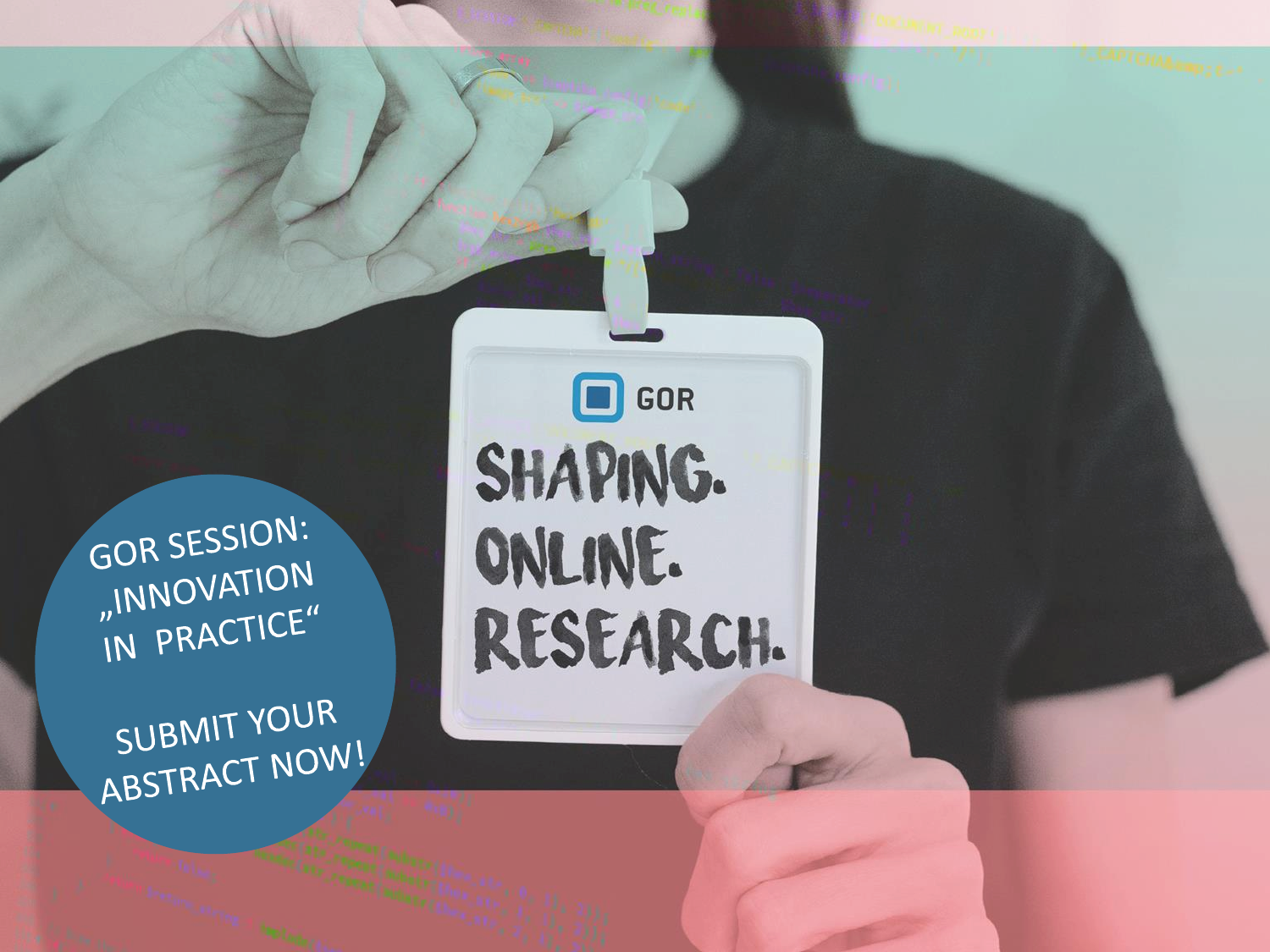## GOR 22: 7 - 9 September 2022

The General Online Research Conference (GOR) is the most important conference on online research in Europe. It is organized by the German Society for Online Research (Deutsche Gesellschaft für Online-Forschung, DGOF e.V).

In three tracks\* the latest state of research will be discussed from the perspective of science and practice.

In addition to the three thematic tracks, GOR also aims to provide a showcase for important innovation and the latest developments on the user side (institutes as well as clients).

\* Conference Tracks:

a) Online web and mobile research

b) Data Science: From Big Data to Smart Data

c) Politics, Public Opinion, and Communication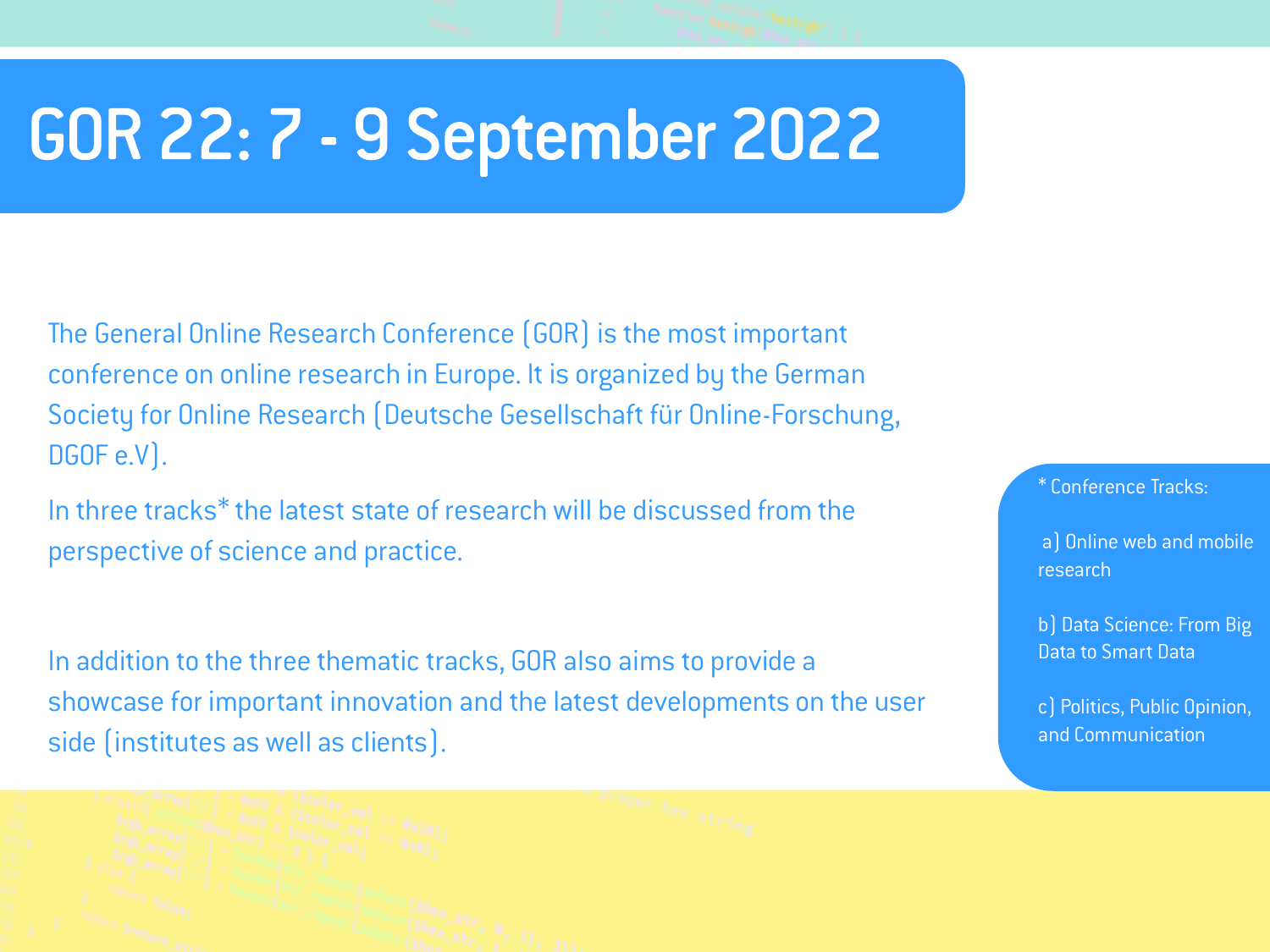## CfP: "Innovation in Practice"

We invite you to submit a contribution to the session "Innovation in Practice" at GOR 22. Relevant are case studies and innovative developments from practice in areas such as ResearchTech, insight platforms, artificial intelligence, text analytics, automation or neuromarketing, as well as other new methodological approaches related to online research.

In order to provide an overview of relevant news in exciting sessions, we have decided on sessions with 3-4 presentations of 10 minutes each, followed by 5 minutes of Q&A. Presentations can be in German or in English.

We are looking forward to inspiring, exciting proposals. Submit your abstract (max. 1 page) to office@dgof.de until 2 May 2022!